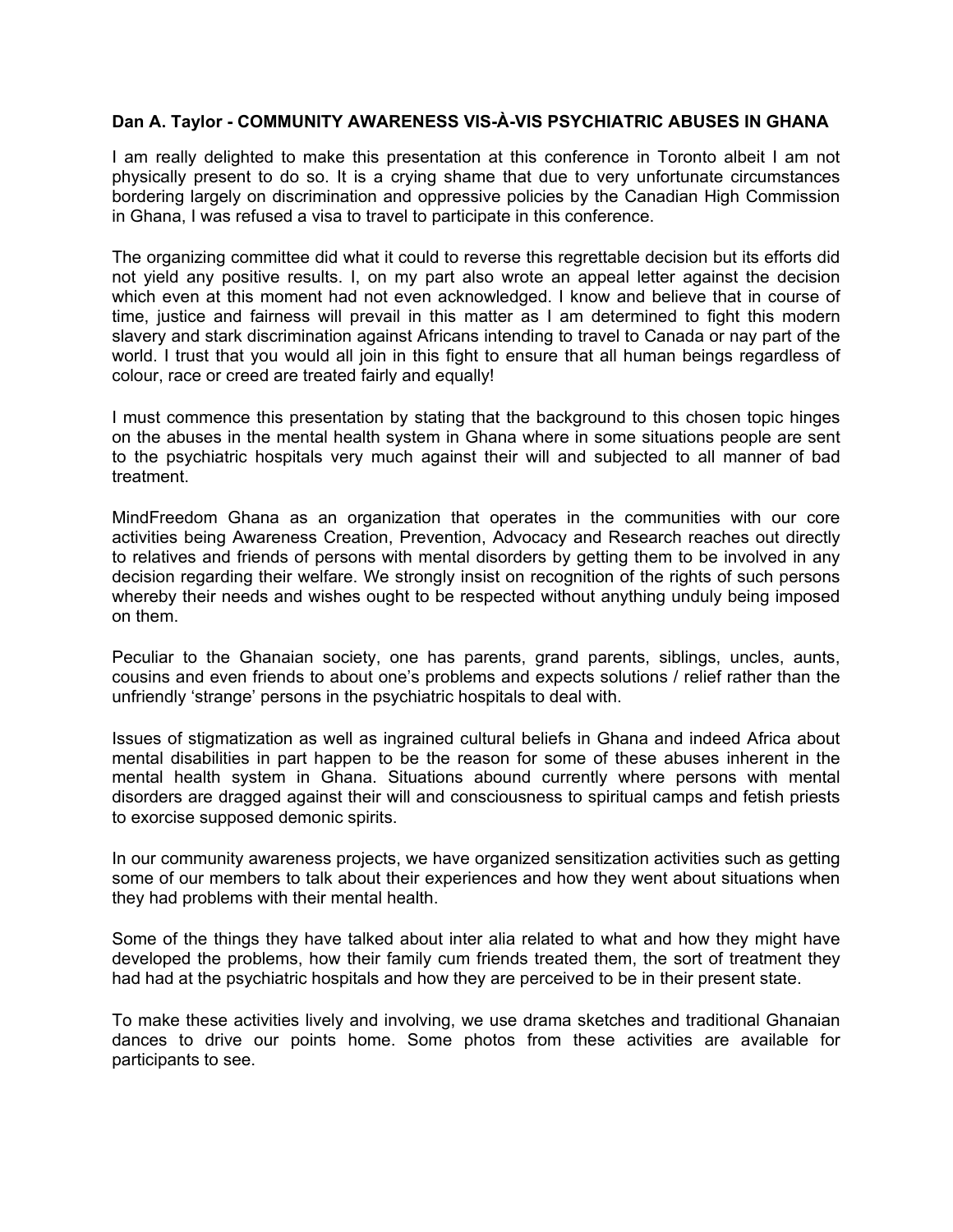Still on community awareness programmes, we have appeared on both radio and TV to sensitize the public on their mental health needs as well as rights of persons with mental disabilities.

In our appearance in the media, we have raised issues about getting our country to ratify the United Nations Convention on the Rights of Persons with Disabilities. Ghana has signed the Convention but yet to ratify.

It is pertinent to mention that on abuses at the psychiatric hospitals, we have had occasion some time ago in 2007 to go undercover to take some photos at the main psychiatric hospital located in Accra, Ghana's capital. There three psychiatric hospitals in Ghana. Some of the images captured were quite disturbing and most dehumanizing.

There were scenes of some persons on admission there being virtually naked and sitting in the open in the blazing tropical sun. We also got scenes of gates to the wards which had strong chains with padlocks affixed to them. There were also some scenes from the wards which revealed worn out beds with torn foam mattresses. Some of the photos are available to look at.

Having got those photos, we wrote articles in the newspapers against such flagrant human rights violations and keeping largely against their wishes and in such degrading conditions. We also went on air speaking against these human rights violations.

During our Mad Pride street march in 2007, we had placards with inscriptions against these abuses in our psychiatric hospitals. We also presented a petition to the Minister of Health on these human rights abuses.

It must be noted that we have come across some challenges bordering largely on apathy and stigma for associating ourselves with persons with mental disorders in our communities. These pertained to sections of the public in the communities as well as government institutions. Another challenge also relates to financial constraints where we are not able to reach out adequately to all the communities where we operate and even beyond.

I must intimate that we are convinced beyond every reasonable doubt that our activities / efforts at curbing psychiatric abuses in our country will best yield results when Ghana ratifies the UN Convention. Provisions such as Articles 12 and 25 in the Convention will be employed to ensure that persons with psychosocial disabilities choose the sort and form of treatment they desire.

We are of the strong conviction that we shall have the clout, legal backing and an unfettered capacity to make noises that would ensure that psychiatric abuses prevalent in the psychiatric hospitals are curtailed if not controlled.

To this end, we have since last year organized series of activities aimed at educating the citizenry on the provisions of the Convention and following it up this year with advocacy for its ratification in our country by the end of the year. These activities are currently being sponsored by the Disability Rights Fund.

In passing I wish to observe on behalf of my organization that psychiatric abuses are condemnable and completely repugnant to human dignity.